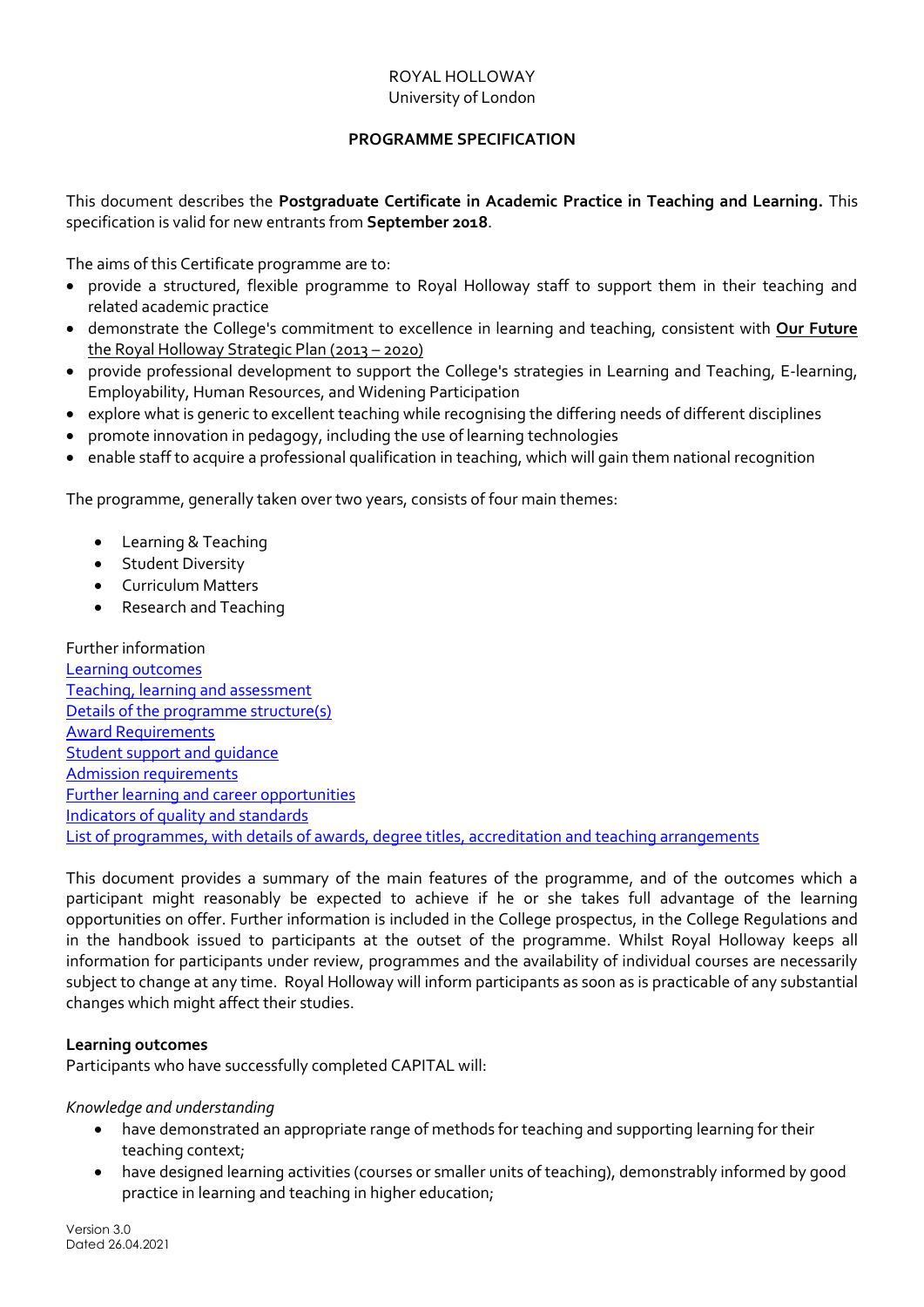- have shown familiarity with relevant recent developments in higher education and the possible implications of these for designing learning activities and for undertaking teaching;
- have applied scholarly texts on learning and teaching in higher education, including key theories and empirical findings, to their own context;
- have designed and marked assignments which demonstrate an understanding of the role of assessment in the curriculum, and the relationship between learning outcomes, course design, assessment criteria, feedback and student learning;
- have demonstrated the ability to work co-operatively with others to provide effective learning environments and support systems for students;
- have shown development in their approach to teaching through analysis, evaluation and planning;

## *Skills and other attributes*

have extended their range of methods for teaching and supporting learning, and developed further the associated skills of:

- professional reflection\*;
- group management\*;
- qiving feedback\*;
- collaborative working\*;
- time management \*,
- use of a virtual learning environment.

\* transferable skills

### [Back to top](#page-0-1)

### <span id="page-1-0"></span>**Teaching, learning and assessment**

Teaching and learning take a variety of forms including face to face workshop sessions and online discussion and activities. Learning also takes place through private study and individual research and reflection. Learning methods employed on the programme include: teaching, preparation for teaching, and observing teaching; marking and giving feedback to students, including peer assessment; whole group discussions and activities; small group and individual tasks; use of a virtual learning environment; reflection and documentation of reflection; research of scholarship, of local and national practice and policy; composition of essay.

### [Back to top](#page-0-1)

### <span id="page-1-1"></span>**Details of the programme structure(s)**

CAPITAL consists of four themes and is assessed through a series of assignments. Attendance at a range of learning activities, as specified in the programme handbook, is required, although there is some scope for replacing elements of the planned programme with external events, such as external discipline specific events.

For newly appointed lecturing staff, hours of contact are as follows:

| Activity                                                                 | <b>Hours contact</b> |
|--------------------------------------------------------------------------|----------------------|
| September induction + introductory                                       | $6 - 10$             |
| sessions in the use of learning technology                               |                      |
| Themed workshops                                                         | Minimum 16           |
|                                                                          |                      |
| Teaching observations $x = 3$ , including 6 (additional to own scheduled |                      |
| briefing session, post-observation   teaching load);                     |                      |
| discussion, & 1 session as observer                                      |                      |
| Total contact hours                                                      | $28 - 40$            |

## [Back to top](#page-0-1)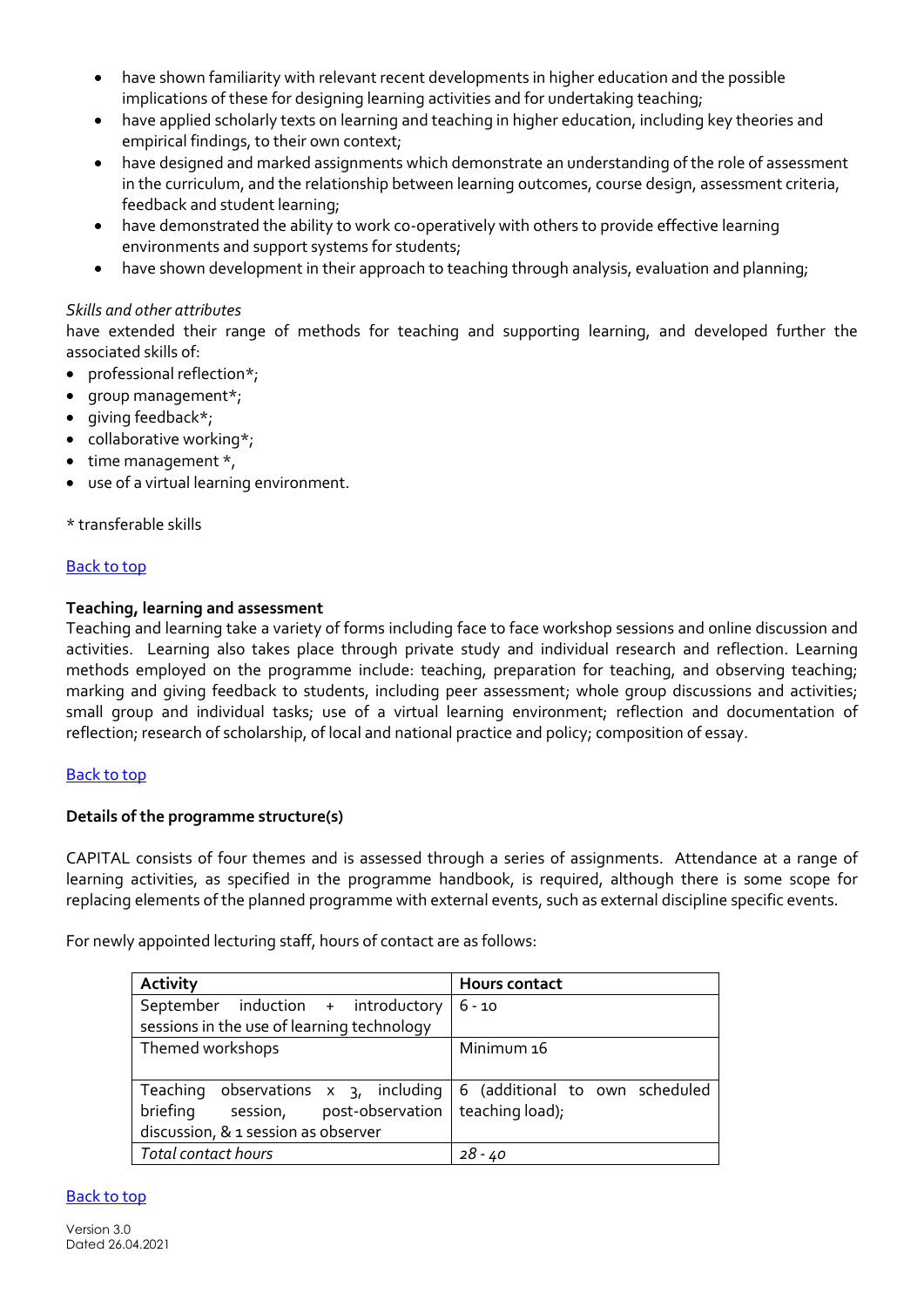### <span id="page-2-0"></span>**Award requirements**

The programme is delivered via themed workshops and assessed through a series of assignments, each submitted by a suggested due date (or when is reasonably practicable for the participant). Individuals will be able to attend workshops, and complete assignments in various sequences and there are no formal requirements for progression as such.

In order to be awarded a Pass in the postgraduate certificate, all elements of the portfolio must receive a grade of Pass. All elements will be graded as either Pass or Fail.

### [Back to top](#page-0-1)

### <span id="page-2-1"></span>**Student support and guidance**

Participants will be supported through orientation at the September induction; by peer networking; via the Moodle virtual learning environment; by personal tutorials if necessary; by their probation advisors; and by the programme handbook.

### [Back to top](#page-0-1)

### <span id="page-2-2"></span>**Admission requirements**

It is College policy that all academic staff appointed at the level of Lecturer and Senior Lecturer should complete CAPITAL within the three-year probationary period, unless they can demonstrate grounds for exemption (ordinarily, the possession of an equivalent qualification or fellowship of the Higher Education Academy). Certain other categories of staff including Teaching Fellows, Academic Fellows and Postdoctoral Research Fellows may also be required to complete the Certificate as a condition of their probation.

Appointees to Research Fellowships of less than two years' duration and appointees to other academic or academic-related positions which carry teaching duties should be encouraged to complete the Programme in Skills of Teaching to Inspire Learning (inSTIL), rather than the Certificate in Academic Practice, unless they hold overall responsibility for a course and/or the design of student assessment.

### [Back to top](#page-0-1)

### <span id="page-2-3"></span>**Further learning and career opportunities**

Royal Holloway's Mission Statement observes that the College 'is committed to providing an environment which nurtures research, learning and teaching of the highest quality, and which advances knowledge, the personal development of its students and staff'.

The College formally reviews teaching through probation, through annual staff appraisal, and through its promotion structures. CAPITAL will support staff in completing their probation requirements, such as the Teaching Profile, and will assist members of staff who apply for promotion mainly or partly because of their excellent teaching. The Programme will also support staff applying for the College Teaching Prizes, Teaching Initiatives, College Teaching Fellowship; submission of case studies to the [Teaching and Learning Space,](https://www.royalholloway.ac.uk/staff/teaching/teaching-learning/teaching-and-learning-space.aspx) and external awards such as the National Teaching Fellowships.

### [Back to top](#page-0-1)

### <span id="page-2-4"></span>**Indicators of quality and standards**

Royal Holloway's position as one of the UK's leading research-intensive institutions was confirmed by the results of the most recent Research Excellence Framework (REF 2014) conducted by the Higher Education Funding Council (HEFCE). The scoring system for the REF 2014 measures research quality in four categories, with the top score of 4\* indicating quality that is world-leading and of the highest standards in terms of originality, significance and rigour and 3<sup>\*</sup> indicating research that is internationally excellent. 81% of the College's research profile was deemed to be within the 4\* or 3\* categories, an increase of over 20% since 2008. This results for the quality of our